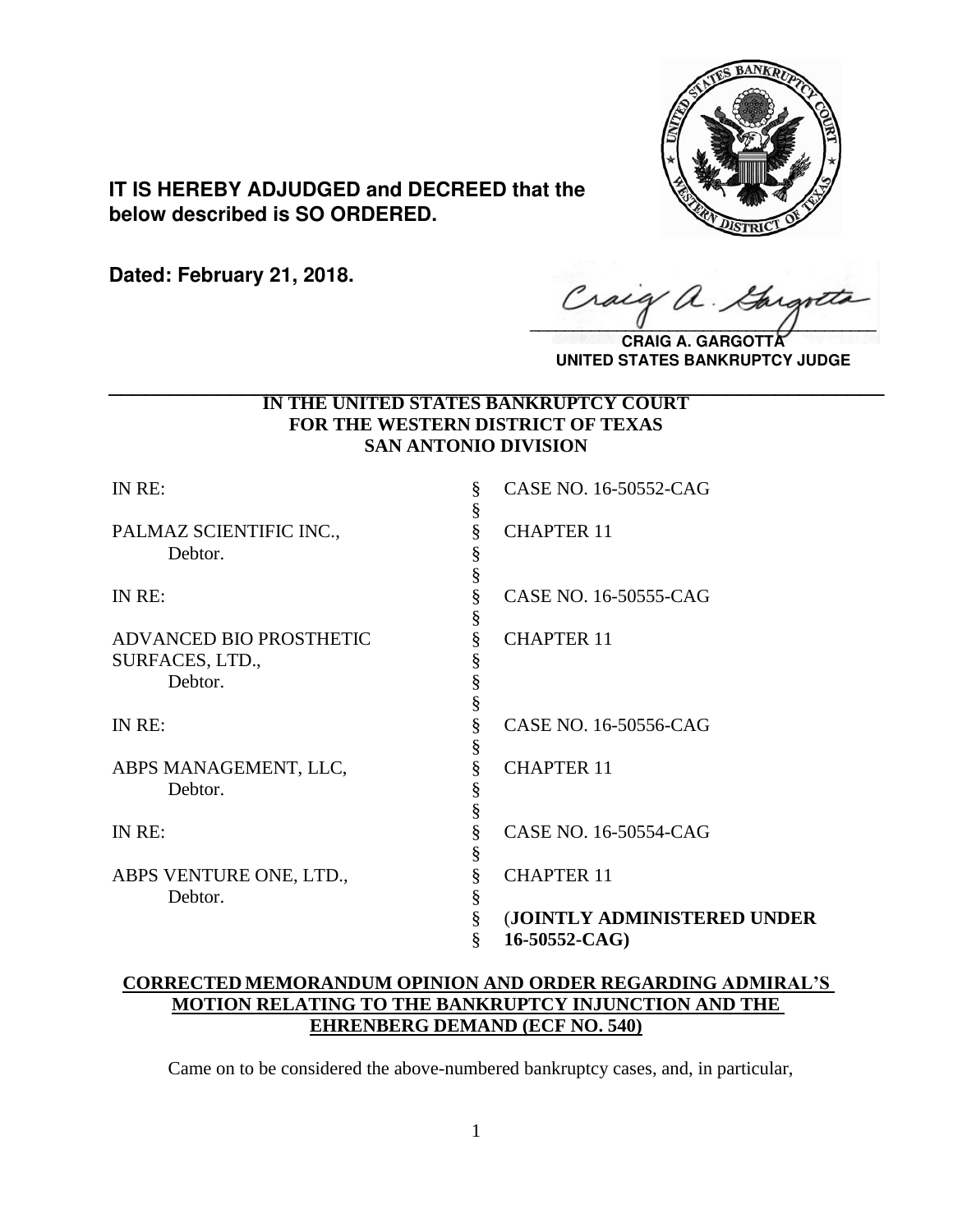Admiral Insurance Company's ("Admiral") Motion Relating to the Bankruptcy Injunction and the Ehrenberg Demand (the "Motion"),<sup>1</sup> Trustee's Joinder in Motion Relating to the Bankruptcy Injunction and the Ehrenberg Demand (ECF No. 541) (the "Joinder"), Ehrenberg Response to Admiral's Motion Relating to the Bankruptcy Injunction and the Ehrenberg Demand (ECF No. 543) (the "Ehrenberg Response"), Julio Palmaz, M.D.'s and Steven Solomon's Response to Admiral's Motion Relating to the Bankruptcy Injunction and the Ehrenberg Demand [ECF No. 540]; Response to Colony's Motion Relating to the Bankruptcy Injunction and the Ehrenberg Demand [ECF No. 548]; Objection to Settlement Proposals; Motion for Stay; and Motion to Reconsider Order Regarding Injunction [ECF No. 485] (the "Palmaz and Solomon Response"),<sup>2</sup> and Supplement to Ehrenberg Response to Admiral's Motion Relating to the Bankruptcy Injunction and the Ehrenberg Demand (ECF No. 565) (the "Ehrenberg Response Supplement"). The Court held a hearing on the Motion on June 7, 2017, and took the matter under advisement. For the reasons stated below, the Court finds that the Ehrenberg Plaintiffs should be prohibited from continuing with the Ehrenberg Demand against Admiral.

## **BACKGROUND AND PARTIES' CONTENTIONS**

On March 4, 2016, the Jointly Administered Debtors filed their bankruptcy petitions under Chapter 11 of the Bankruptcy Code, in which the Court entered an Order Jointly Administering Cases on March 9, 2016 (ECF No. 35). On March 10, 2016, the Court entered its Order Granting Complex Chapter 11 Bankruptcy Case Treatment (ECF No. 42). Debtors filed their Joint

 $\overline{a}$ 

<sup>1</sup> Colony Insurance Company submitted Colony's Motion Relating to the Bankruptcy Injunction and the Turnbull Stowers Demand (ECF No. 548) ("Colony's Motion") seeking the same relief requested by Admiral in response to the Ehrenberg Demand. The Court will issue a separate ruling in response to Colony's Motion consistent with this Order.

<sup>2</sup> At oral arguments, for reasons stated on the record, the Court denied the Motion for Stay and Motion to Reconsider its Order Granting, in Part, and Denying in Part Dr. Palmaz's Motion for Enforcement of Injunction. (Trial Audio, 6/7/2017, 3:15:39).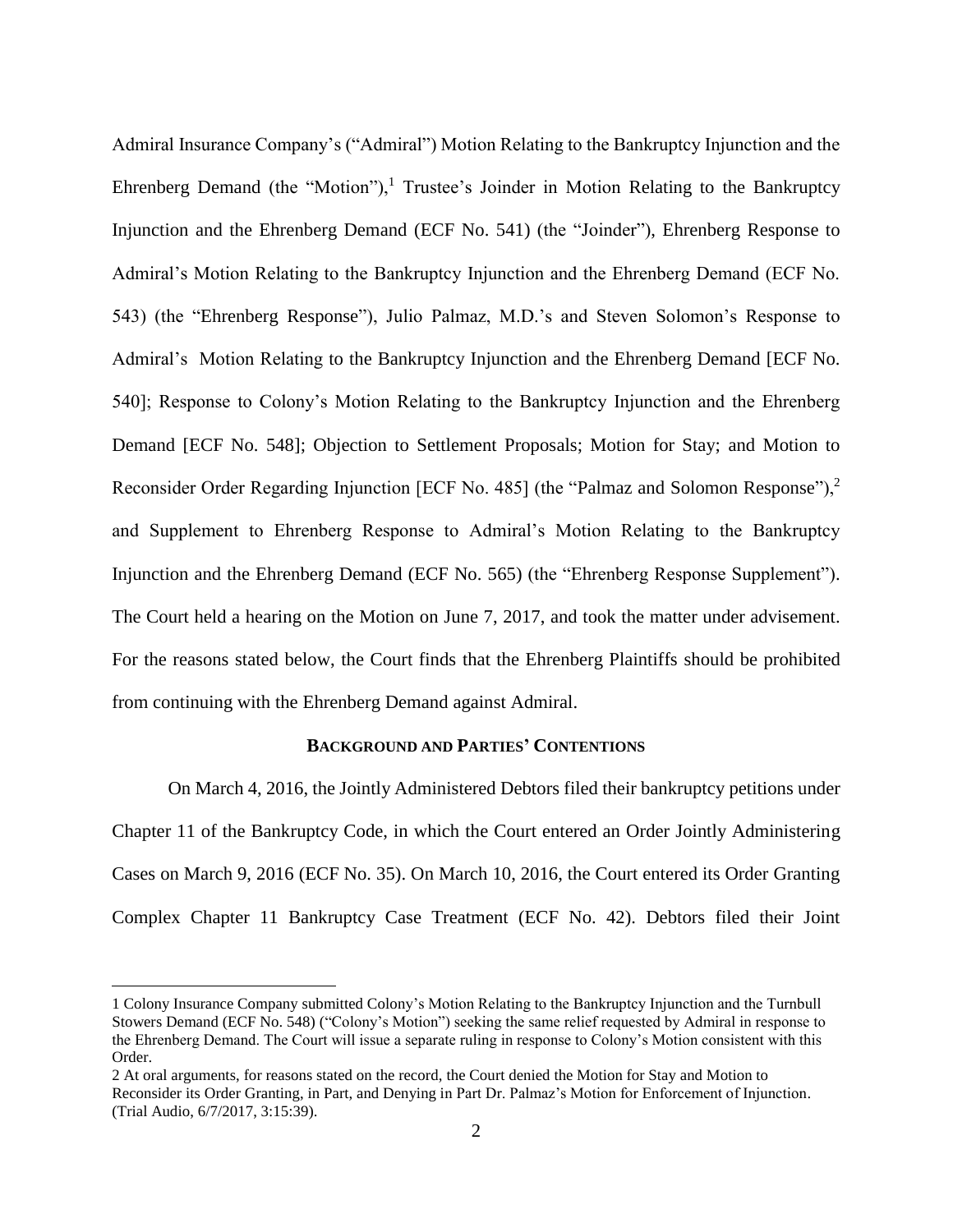Disclosure Statement (ECF No. 235) and Joint Chapter 11 Plan (ECF No. 236) on May 23, 2016, intending to sell substantially all of Debtors' assets and quickly obtain confirmation of a plan of reorganization.

Upon drawing numerous objections to the disclosure statement, proposed plan and sale motions, Debtors filed a Modified Joint Disclosure Statement (ECF No. 273) and First Amended Joint Chapter 11 Plan (ECF No. 272) on June 9, 2016. Thereafter, at a hearing held June 10, 2016, this Court approved Debtors' Sale Motion (ECF No. 234); approved, as amended, Debtors' Joint Disclosure Statement; and granted Debtors' Motion to Shorten Time For Soliciting Votes and For Opportunity to Object to Joint Plan of Reorganization and to Set Expedited Hearing on Confirmation of Joint Plan of Reorganization (ECF No. 251). Debtors filed their Amended Disclosure Statement (ECF No. 281) and Second Amended Joint Plan of Reorganization (ECF No. 282) on that same day. On June 17, 2016, the Court entered Orders approving Debtors' Disclosure Statement, as modified (ECF No. 294); and shortening time to solicit votes and to object to plan, and setting an expedited hearing on plan confirmation (ECF No. 292). The Court set the deadlines to vote on the plan and file written objections to confirmation as June 24, 2016, and required the ballot summary to be filed by June 27, 2016. The confirmation hearing was set for June 27, 2016.

On June 24, 2016, Debtors filed a First Supplement to Debtors' Second Amended Joint Plan of Reorganization (ECF NO. 305). Objections to the Plan were filed by the Official Committee of Unsecured Creditors (ECF No. 308); Stock Holder John B. Foster, Interested Parties Brad Hickman, Bradley Hickman, Clifton Hickman, Brenda Kostohryz, Keely Kostohryz and Margaret Lane (ECF No. 307); the United States Trustee (ECF No. 303); and Norton Rose Fulbright US LLP (ECF No. 298). At the confirmation hearing held June 27, 2016, the Court entertained lengthy arguments regarding discrepancies in the plan and ballot's opt-in/opt-out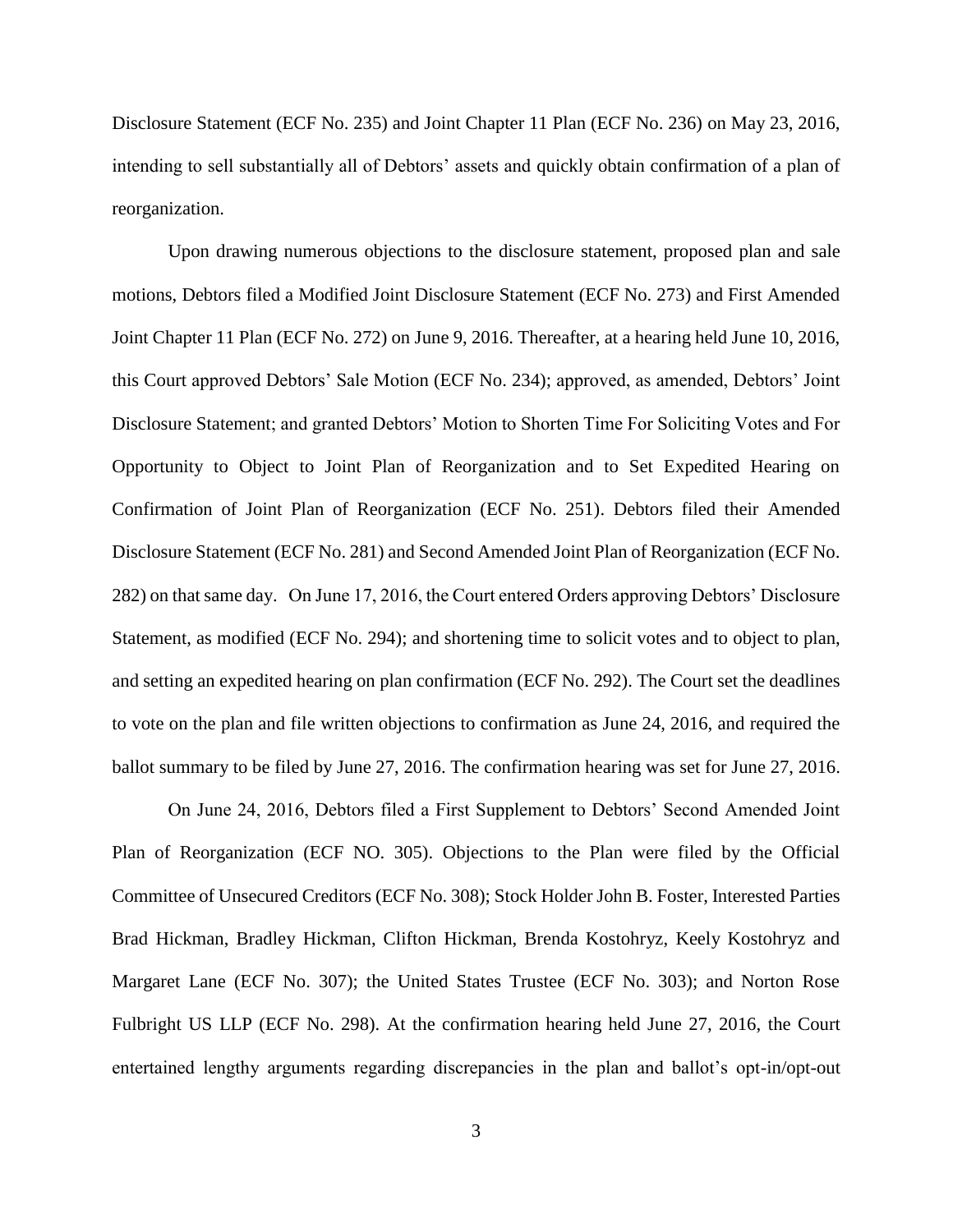language for releases. Ultimately, releases by parties other than those given by the Debtor and the estate were struck to avoid the requirement to re-notice the plan. Upon resolution of numerous objections on the record, the Court confirmed Debtors' Joint Plan, as amended by the modifications stated on the record. Debtor incorporated those changes into a final plan and confirmation order, inclusive of all modifications and agreed to language, which the Court signed on July 15, 2016 (ECF No. 356). As a means for funding equity claims, the Plan created a Litigation Trust allocating defined Litigation Trust Assets including Director and Officer ("D&O") Claims.

Thereafter, on July 22, 2016, a group of investors in Debtor Palmaz Scientific (the "Turnbull Plaintiffs") filed a suit against Dr. Palmaz in Dallas County. Additionally, prior to the bankruptcy case, a second group of investors in Debtor Palmaz Scientific (the "Ehrenberg Plaintiffs") asserted claims against the Debtor, Julio Palmaz, M.D. ("Dr. Palmaz") and Steven Solomon ("Mr. Solomon") in state court in Dallas County. As a result of the bankruptcy filing, the Ehrenberg Plaintiffs' suit was stayed. The Ehrenberg Plaintiffs filed a Motion for Relief from Stay (ECF No. 119) on April 1, 2016; however, the hearing on that motion was voluntarily continued until after confirmation of the Plan and ultimately withdrawn on September 6, 2016 (ECF No. 392).

On September 30, 2016, Dr. Palmaz filed his Motion for Enforcement of Injunction (ECF No. 420) requesting this Court enjoin the Ehrenberg Plaintiffs and Turnbull Plaintiffs from their respective suits against Dr. Palmaz under the injunction provisions of the confirmed Joint Plan in this case (the "Bankruptcy Injunction"). On October 5, 2016, the Litigation Trustee joined Dr. Palmaz's motion and requested this Court likewise enjoin the Ehrenberg and Turnbull Plaintiffs from commencing or continuing their suits against Dr. Palmaz. On November 22, 2017, the Court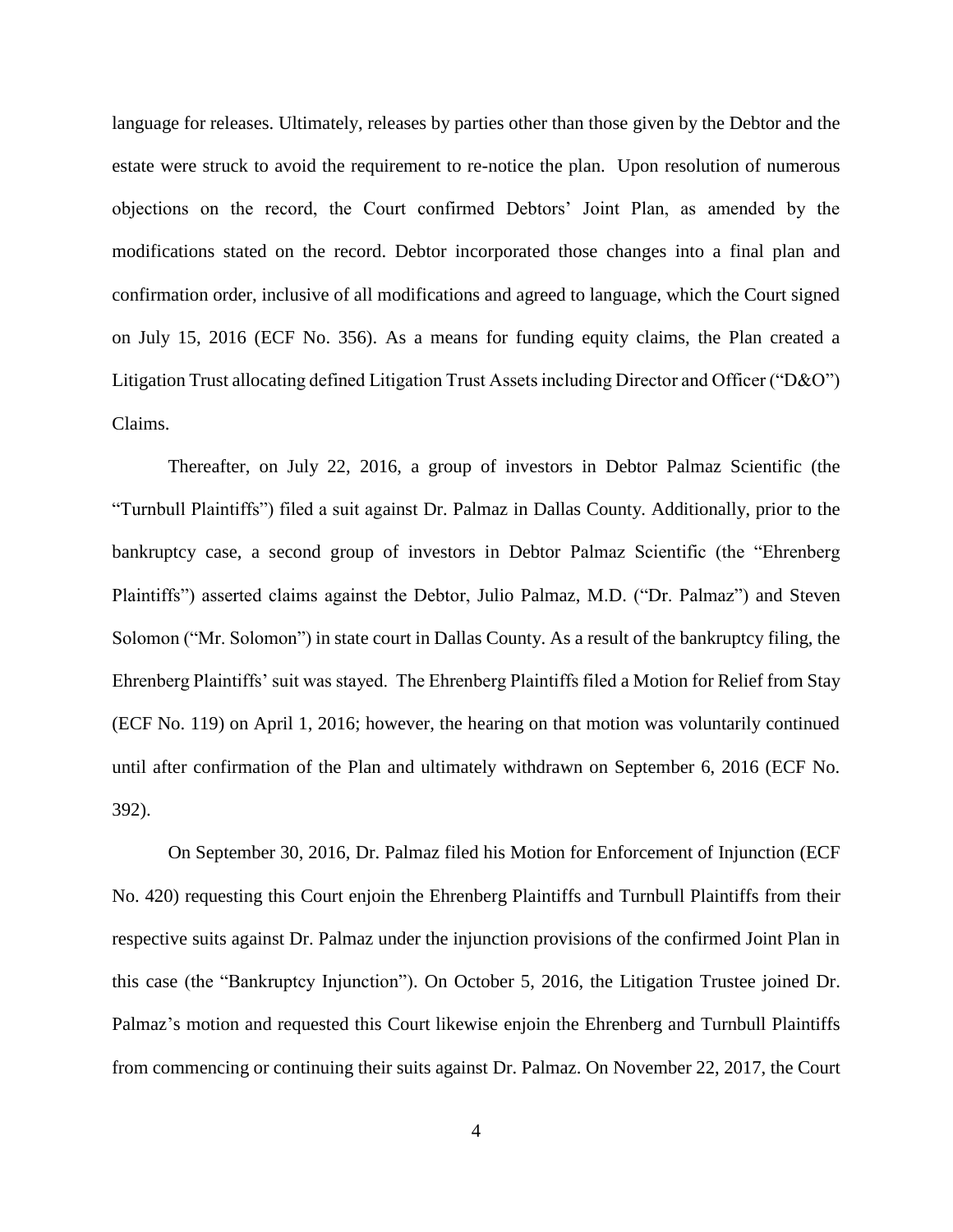entered an Order Granting, in Part, and Denying In Part Dr. Palmaz's Motion for Enforcement of Injunction which granted the Motion for Enforcement of Injunction with respect to the Ehrenberg Plaintiffs and denied the Motion for Enforcement of Injunction with respect to the Turnbull Plaintiffs. Thereafter, the Ehrenberg Plaintiffs amended their state court petition eliminating claims against the Debtors and limiting their claims to Dr. Palmaz and Mr. Solomon individually.

On March 28, 2017, the Ehrenberg Plaintiffs made a "Stowers"<sup>3</sup> Policy Limit Demand (the "Ehrenberg Demand") against Admiral seeking the remaining limits of the Admiral Policy. In response, on April 24, 2017, Admiral filed the Motion requesting the Court to determine whether the Ehrenberg Demand violates the Bankruptcy Injunction. The Trustee joined in the Motion arguing: (1) the Ehrenberg Demand violates the plain language of the Bankruptcy Injunction because the Ehrenberg Demand is an action against the D&O Insurance Policies and (2) the Ehrenberg Demand interferes with the Trustee's right to control D&O Insurance Recoveries under section 6.6(d) of the Plan, which includes the right to receive all of the benefits and all of the proceeds from the D&O Insurance Policies.<sup>4</sup> In response, the Ehrenberg Plaintiffs argue that the Bankruptcy Injunction only enjoins parties from commencing or continuing an action or proceeding against the D&O Insurance Policies if such action or proceeding is based on a claim against the Debtors and because their claim is Dr. Palmaz and Mr. Solomon individually, the Ehrenberg Demand does not violate the Bankruptcy Injunction. In response to the Trustee's argument that he has the sole right to control the D&O Claims and D&O Insurance Recoveries,

 $\overline{a}$ 

<sup>3</sup> At oral arguments, Admiral opposed the characterization of the Ehrenberg Demand as a "Stowers Demand." (Trial Audio 6/7/2017, 1:27:43). The entry of this Order in no way speaks to whether the Ehrenberg Demand meets the elements of "Stowers."

<sup>4</sup> The Trustee also argues that the Plan and Confirmation order bind the Ehrenberg Plaintiffs and enjoin them from proceeding against the D&O Insurance Policies. During oral arguments, the Ehrenberg Plaintiffs declared that they are not seeking to change the terms of the Confirmation Order and Plan; rather, they are arguing that the Ehrenberg Demand does not violate the terms of the Plan. (Trial Audio 6/7/2017, 3:06:50). Accordingly, the Court sees no reason to address this portion of the Trustee's argument.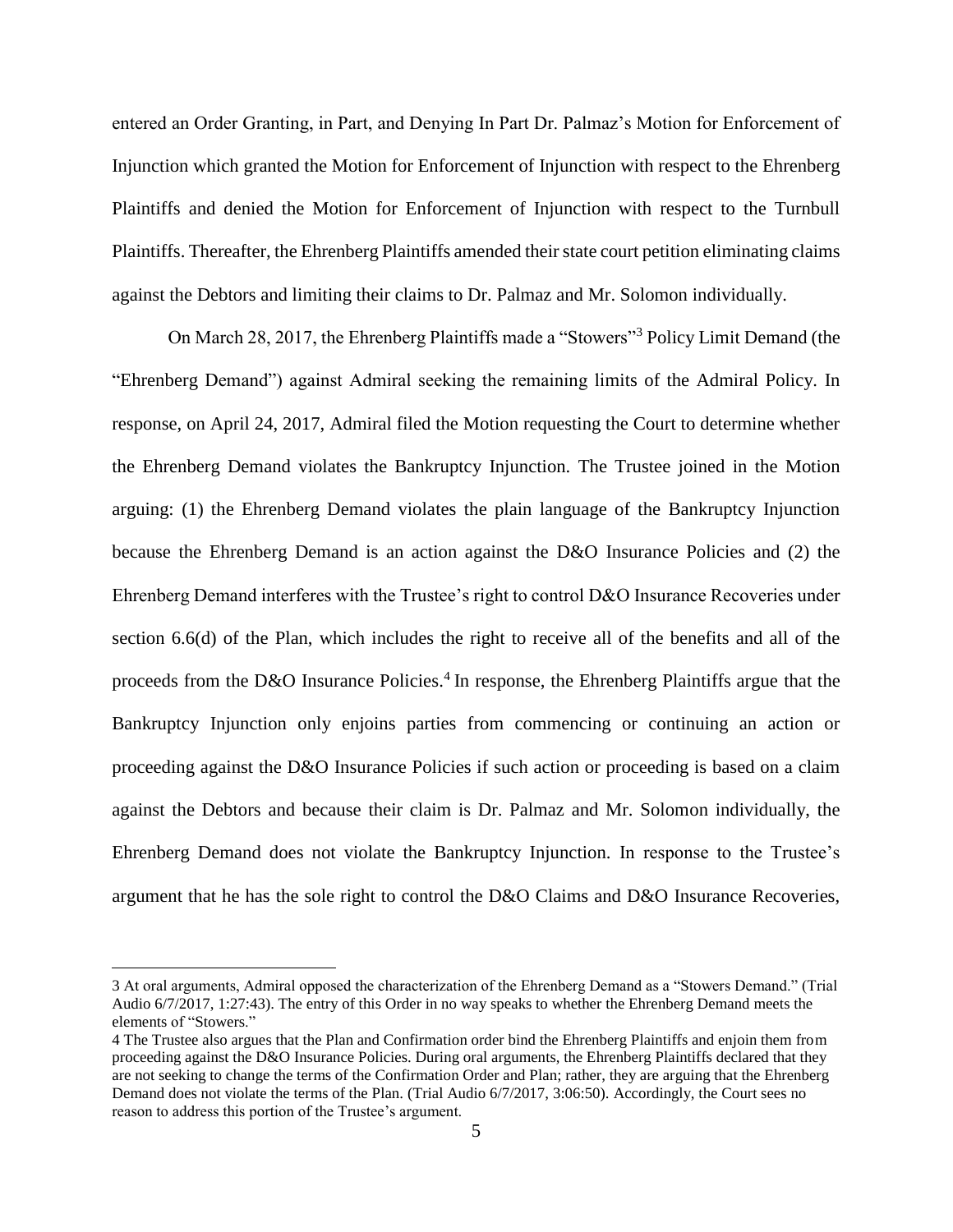the Ehrenberg Plaintiffs contend that such recoveries are limited to insurance covering D&O Claims and because the Ehrenberg Demand is not based on a D&O Claim, the terms of the Plan do not limit the Ehrenberg Plaintiffs' effort to settle their claims. Dr. Palmaz and Mr. Solomon align themselves with the Trustee in that the Ehrenberg Demand violates the Bankruptcy Injunction but argue that it violates the Bankruptcy Injunction because the Ehrenberg Plaintiffs lack standing to bring their suit as such claim belongs to the Litigation Trustee.<sup>5</sup> Moreover, Dr. Palmaz and Mr. Solomon argue that the Court should not approve the Ehrenberg Demand because such a piecemeal settlement will frustrate the spirit and purpose of the Confirmation Order, Plan, and Litigation Trust Agreement by creating a non-equitable distribution of the Litigation Trust Assets to the potential detriment of the insureds, whose rights to seek coverage under the D&O Insurance Policies remains unimpaired. In the Ehrenberg Response Supplement, the Ehrenberg Plaintiffs assert that acceptance of the Ehrenberg Demand is consistent with existing case law precedent and therefore the Court should hold that the Ehrenberg Demand does not violate the Bankruptcy Injunction.

#### **ANALYSIS**

## **A. Jurisdiction and Authority**

 $\overline{a}$ 

This Court has subject matter jurisdiction to determine whether the Ehrenberg Demand would violate the Bankruptcy Injunction or the Plan. "After a debtor's reorganization plan has been confirmed, the debtor's estate, and thus bankruptcy jurisdiction, ceases to exist, other than for matters pertaining to the implementation or execution of the plan. *In re Craig Stores of Texas,* 

<sup>5</sup> In the Palmaz and Solomon Response, Palmaz and Solmon state that they "agree with the Trustee that the Ehrenberg and Turnball Plaintiffs *Stowers* demands appear to violate the Confirmation Order for the reasons set forth in Dr. Palmaz's motion, ECF No. 420, which is fully incorporated herein. As discussed more fully below, the Court rejected this argument and found that because the Ehrenberg Plaintiffs and Turnball Plaintiffs are bringing direct claims and not D&O Claims, they do have standing to assert such claims.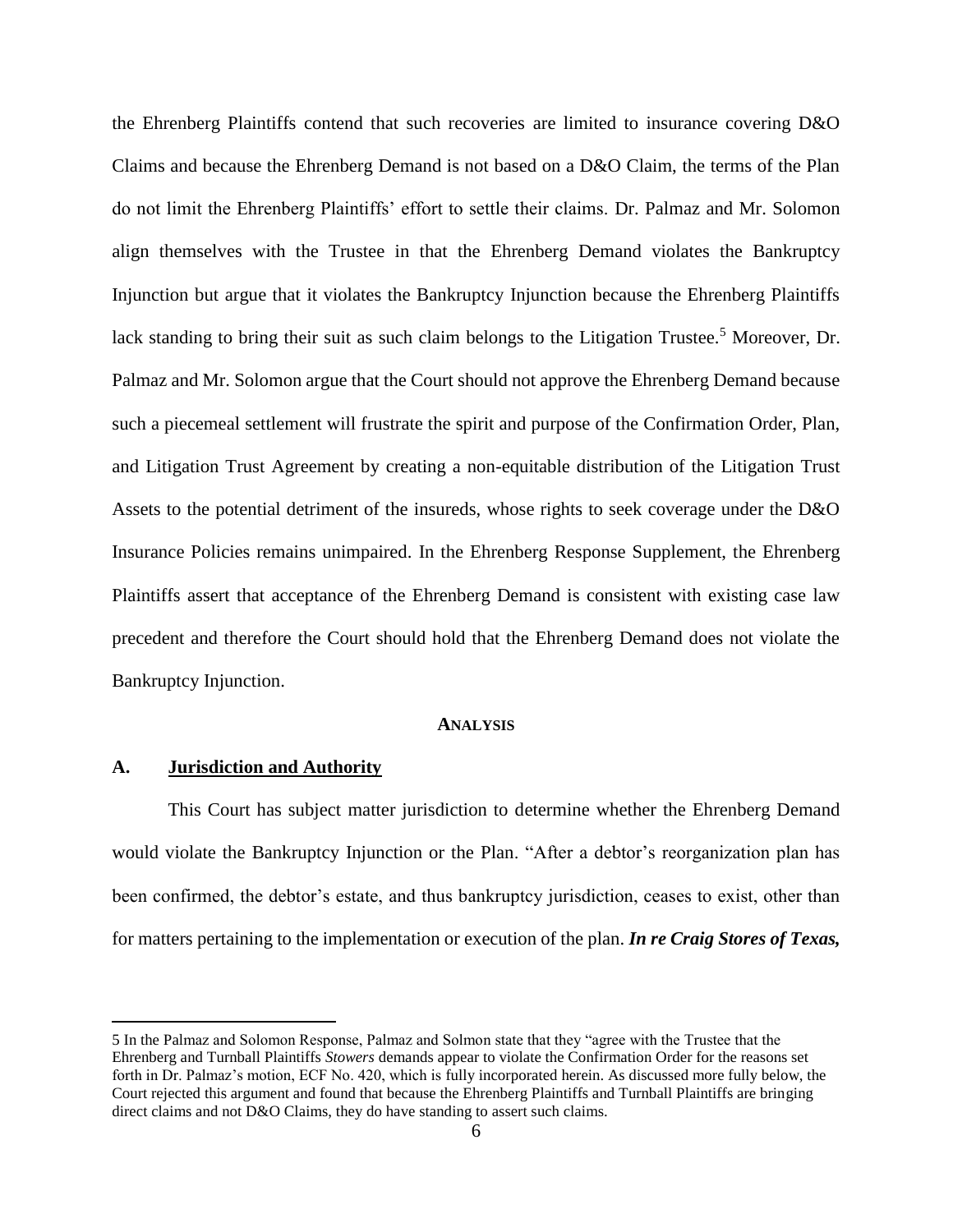*Inc.*, 266 F.3d 388, 390 (5th Cir. 2011). Here, the Admiral's Motion implicates execution of the Bankruptcy Injunction and/or the Plan. Specifically, the Bankruptcy Injunction provides:

Except as otherwise expressly provided in the Plan or this Order, all Persons or entities who have asserted, held, hold or may hold Claims against or Equity Interests in the Debtors are permanently enjoined, from and after the Effective Date, from (i) commencing or continuing in any manner any action or other proceeding of any kind on any such Claim against the Debtors, the Reorganized Debtors, the Litigation Trust, the Litigation Trustee, Litigation Trust Assets, or the D&O Insurance Policies . . . .

(ECF No. 356, Confirmation Order ¶ N); (ECF No. 356, Plan § 11.4). Moreover, the Plan provisions speak to the rights of the Litigation Trustee with respect to the D&O Insurance Policies and D&O Insurance Recoveries. As such, the Court maintains jurisdiction and authority to execute the Bankruptcy Injunction and/or Plan provisions.

# **B. Order Granting in Part, and Denying, in Part, Julio Palmaz, M.D.'s Motion for**

#### **Enforcement of Injunction (ECF No. 485)**

In its Order Granting In Part, and Denying, In Part, Julio Palmaz, M.D.'s Motion for Enforcement of Injunction (ECF No. 485), the Court was asked to enjoin the Turnbull and Ehrenberg Plaintiffs from their state-court lawsuits under the Bankruptcy Injunction. To determine whether the Bankruptcy Injunction applied to their suits, the Court had to decide whether the Turnbull and Ehrenberg Plaintiffs' state-suit claims were "D&O Claims" as defined by the Plan (i.e., whether the claims asserted resulted in "damage to the Debtors"). The Court found:

The Plan defines "D&O Claims" as

any and all claims and causes of action arising from any act or omission, including, but not limited to misconduct, misfeasance, malfeasance, breach of fiduciary duty, breach of duty of loyalty, breach of duty of care, breach of duty of obedience, negligence, gross negligence, fraud or any other intentional tort, and any civil conspiracy or civil RICO claims for such misconduct against any current or former officer or director resulting in damage to the Debtors.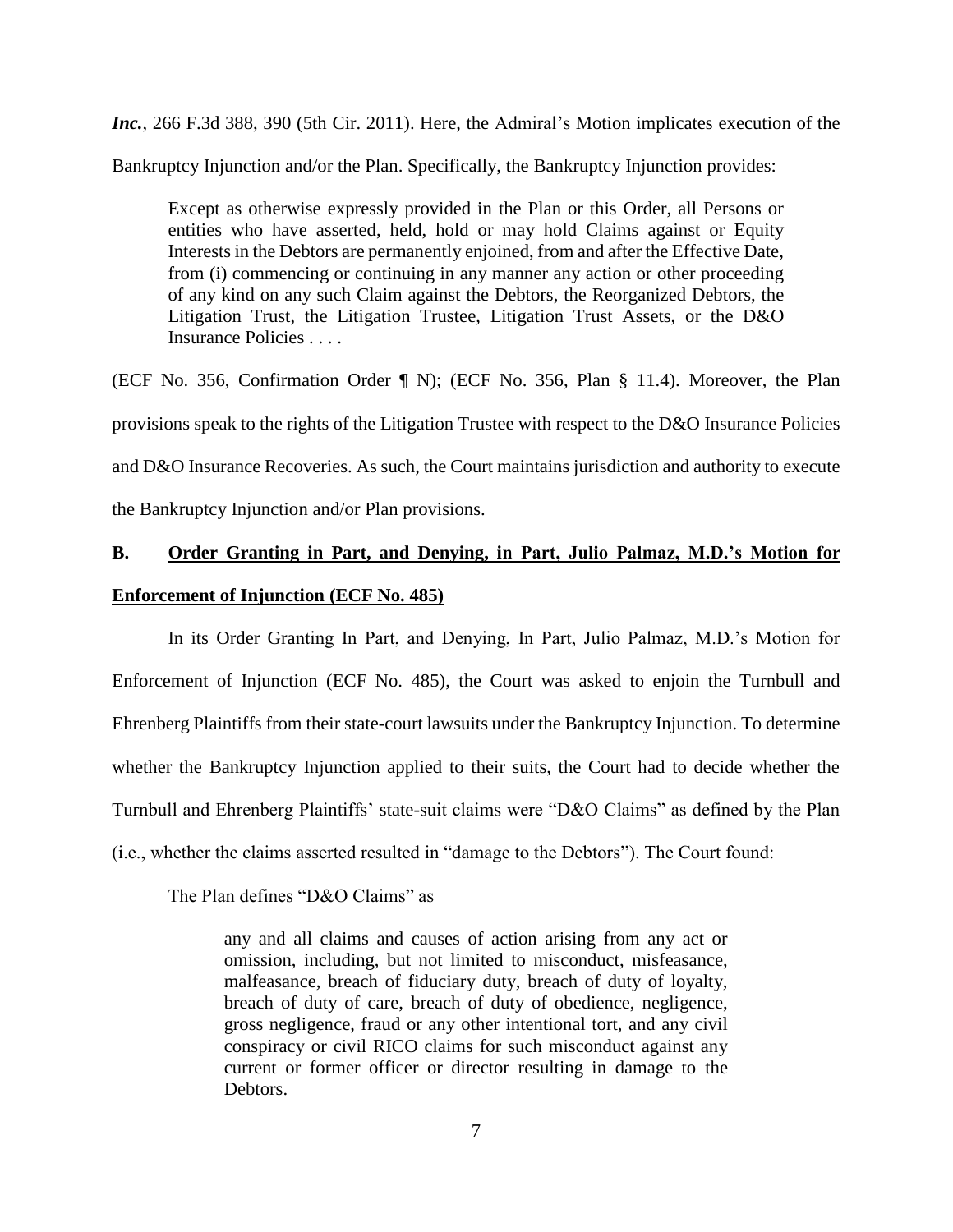(ECF No. 356, Plan § 1.1). Movant and Trustee argue that the definition of D&O Claims clearly places the Respondents' claims against Dr. Palmaz in the Litigation Trust Assets, which only the Trustee has the standing to assert pursuant to the Confirmation Order. Respondents, however, focus on the qualifying language "resulting in damage to the Debtors" in the definition of D&O Claims, arguing that the definition is not broad enough to capture all claims asserted against Dr. Palmaz. Rather, Respondents assert that the claims which they have brought against Dr. Palmaz in state court are direct claims—not derivative—because their claims did not result in damage to the Debtors.

In interpreting the definition of D&O Claims under the Plan, the Court agrees with Respondents. A plain reading of the definition reflects that the qualifying phrase "resulting in damage to the Debtors" applies to "any and all claims and causes of action arising from any act or admission . . . against any current or former officer and director . . . ." As such, if Respondents assert claims against Dr. Palmaz which did not result in damage to the Debtors, then such claim is not a part of the Litigation Trust Assets and the Confirmation Order does not vest standing to pursue such a claim in the Trustee.

(ECF No. 485, p. 8–9). Ultimately, the Court found that, based on Texas law, the Turnbull Plaintiffs had asserted solely direct claims for which the Plan and Confirmation Order do not provide an Injunction or third-party release. (*Id.* at 15). Accordingly, the Motion to Enforce the Injunction against the Turnbull Plaintiffs was denied. With respect to the Ehrenberg Plaintiffs, the Court granted the Motion to Enforce the Injunction against them because their respective complaint named Palmaz Scientific Inc. (a "Debtor" under the Plan) as a named defendant and raised allegations of derivative claims. (*Id*.) Moreover, the Court required the Ehrenberg Plaintiffs to amend their complaint "within fourteen (14) days to reflect only those causes of action which they believed do not run afoul of the" Bankruptcy Injunction. (*Id.* at 15–16).

## **C. The Ehrenberg Demand**

Admiral has asked the Court to determine whether the Ehrenberg Demand violates the Bankruptcy Injunction. The Court finds that the Ehrenberg Demand does not; however, the Ehrenberg Demand does violate the terms of the Plan by interfering with the Trustee's right to "control . . . all D&O Insurance Recoveries, including negotiations relating thereto and settlements thereof[.]" (ECF No. 356, Plan § 6.6(d)). As such, with respect to the D&O Insurance Policies,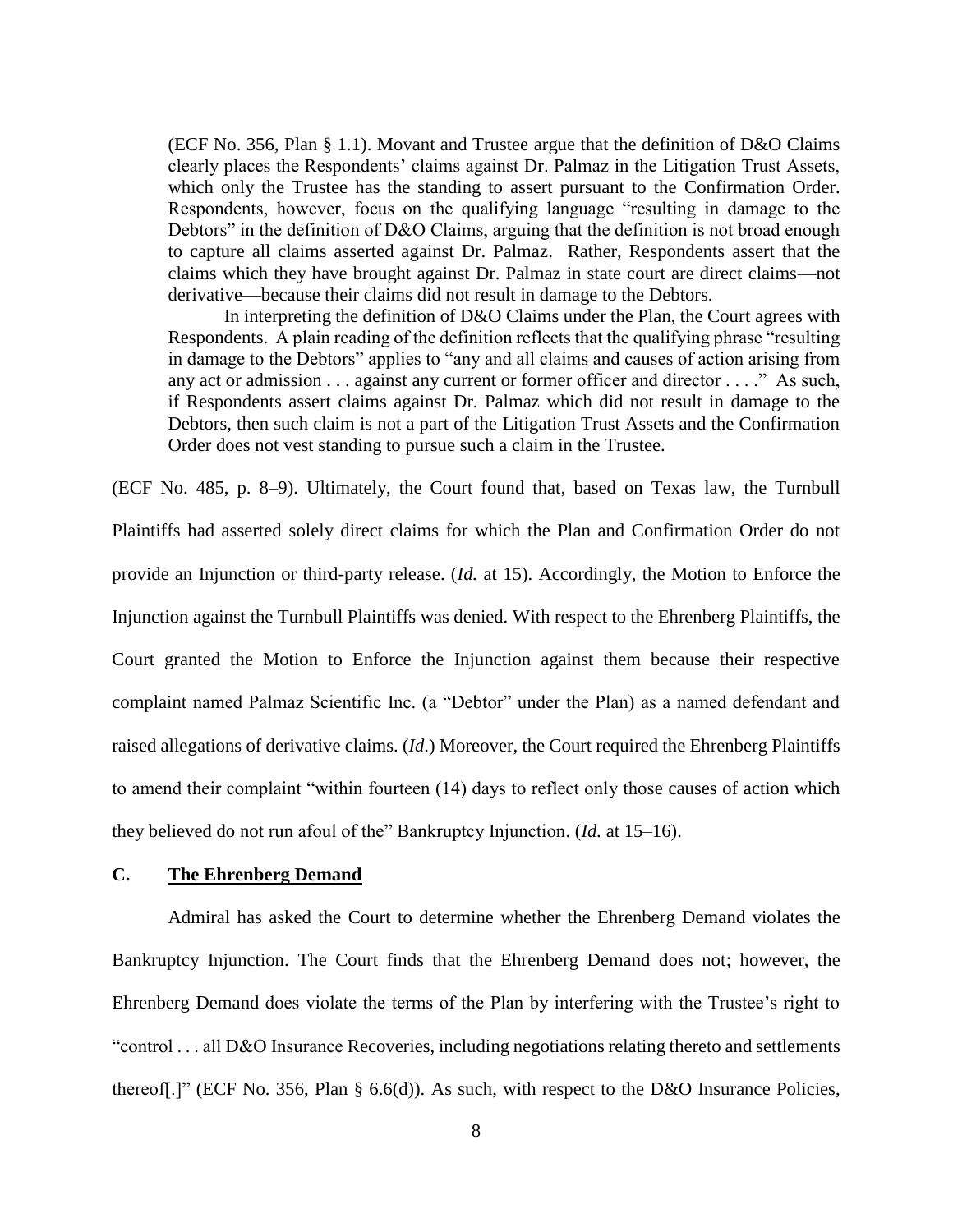Admiral is not permitted to fund the Ehrenberg Demand and the Ehrenberg Plaintiffs are prohibited from continuing with the Ehrenberg Demand against Admiral.

When interpreting the provisions of a chapter 11 plan, the Fifth Circuit applies principles of contract interpretation. *McFarland v. Levh (In re Tex. Gen. Petroleum Corp.)*, 52 F.3d 1330, 1335 (5th Cir. 1995). In Texas, the plain language of a plan, unless ambiguous, represents the parties' intentions. *In re Comm. Energy*, 607 F.3d 153, 160 (5th Cir. 2010) (citation omitted). To ascertain such intent, "courts should examine and consider *the entire writing* in an effort to harmonize and give effect to *all the provisions* of the contract so that none will be rendered meaningless." *Coker v. Coker*, 650 S.W.2d 391, 393 (Tex. 1983) (emphasis in original). "No single provision taken alone will be given controlling effect; rather, all the provisions must be considered with reference to the whole instrument." *Id.* (citing *Myers v. Gulf Coast Minerals Mgmt. Corp.,* 361 S.W.2d 193, 196 (Tex. 1962)). Here, after review of the entire Plan, the Court finds that the Plan is not ambiguous and therefore bases its holding on the plain language of the Plan.

### **1. The Bankruptcy Injunction**

 $\overline{a}$ 

The Court begins its analysis by examining the plain language of the Bankruptcy Injunction, which states:

Except as otherwise expressly provided in the Plan or this Order, all *Persons* or entities who have asserted, held, hold or may hold *Claims* against or *Equity Interests* in the *Debtors* are permanently enjoined, from and after the Effective Date, from (i) commencing or continuing in any manner any action or other proceeding of any kind on any such *Claim* against the *Debtors*, *the Reorganized*  Debtors,<sup>6</sup> the Litigation Trust, the Litigation Trustee, Litigation Trust Assets, or the *D&O Insurance Policies* . . . .

<sup>6</sup> The Court notes that "Reorganized Debtor," while capitalized here, is not a defined term in the Plan. The term, however, is not relevant to the Court's analysis and therefore, the Court attaches no significance to the missing definition.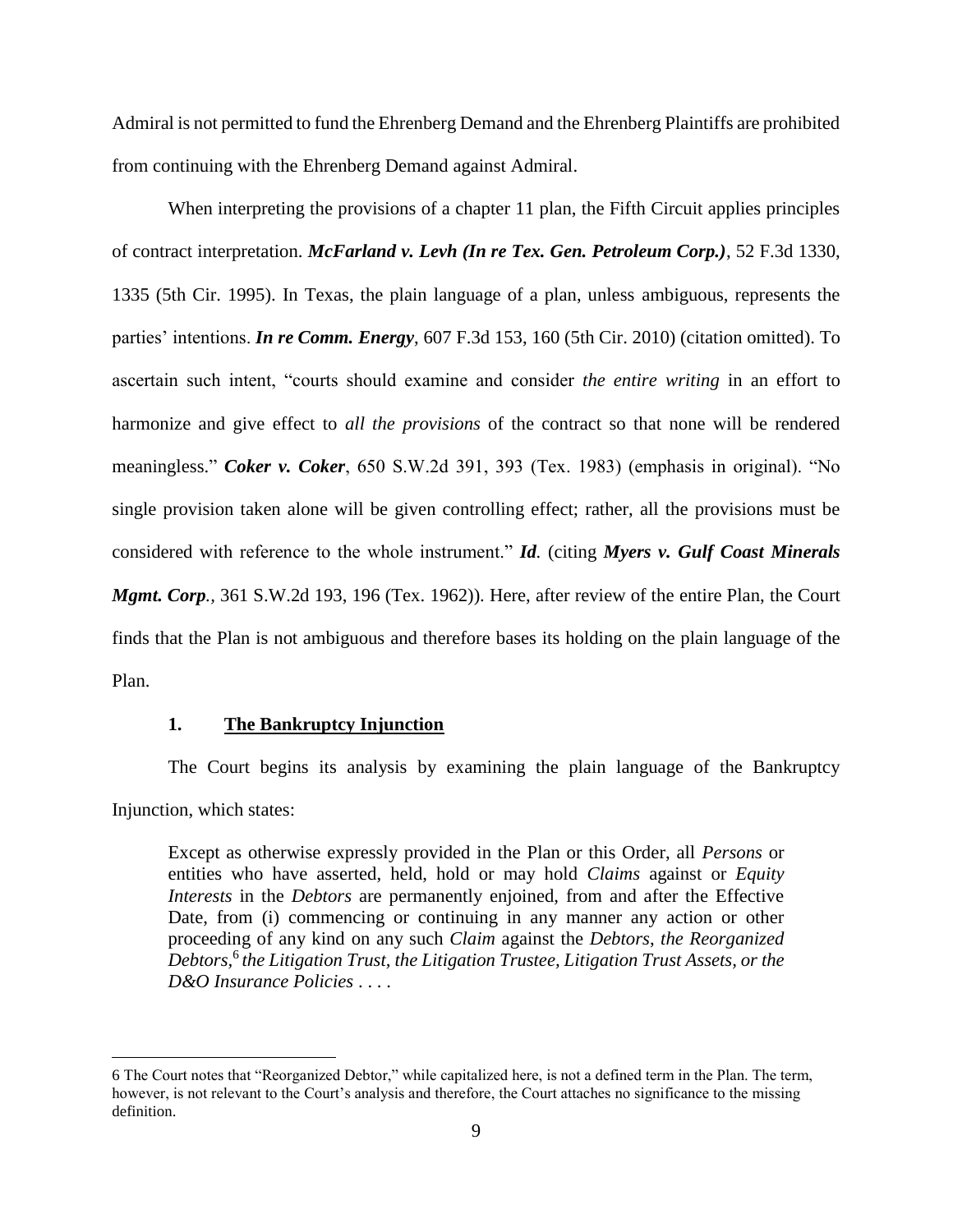(ECF No. 356, Confirmation Order ¶ N) (emphasis added). The Bankruptcy Injunction's

capitalized terms are defined by section 1.1 of the Plan:

"**Person**" means an individual, partnership, corporation, limited liability company, cooperative, trust, unincorporated organization, association, joint venture, government or agency or political subdivision thereof or any other form of legal entity.

"**Claim**" means any claim against a Debtor within the meaning of section 101(5) of the Bankruptcy Code.

"**Debtors**" means PALMAZ SCIENTIFIC, INC., ADVANCED BIO PROSTHETIC SURFACES, LTD., ABPS MANAGEMENT, LLC, and ABPS VENTURE ONE, LTD., the debtors and debtors in possession under 1107, and 1108 of the Bankruptcy Code

"**D&O Insurance Policies**" means any insurance policy that provides or may provide coverage for D&O Claims and that are or may become available to provide such coverage.

"**Equity Interest Holder**" means a person holding an Allowed Equity Interest as reflected in the Palmaz Scientific Inc.'s books and records as of the Petition Date, including but not limited to Foster and the Hickman investors.

**"Litigation Trust"** means that certain trust that will come into existence on the Effective Date, which shall be formed pursuant to the terms of this Plan and the Trust Agreement, and that shall be governed by the Trust Agreement.

"**Litigation Trust Assets**" means (i) the Expense Funds, (ii) the Causes of Action (iii) [sic] and (iv) the D&O Claims which shall vest in the Litigation Trust on the effective Date.

(ECF No. 356, Plan § 1.1). The Trustee argues that the Ehrenberg Demand is an action or other

proceeding against the D&O Insurance Policies and therefore is enjoined by the Bankruptcy

Injunction. The Court does not agree because the Trustee's interpretation ignores a critical

modifying phrase. Under the Trustee's interpretation, the Bankruptcy Injunction states:

Except as otherwise expressly provided in the Plan or this Order, all *Persons* or entities who have asserted, held, hold or may hold Claims against or Equity Interests in the Debtors are permanently enjoined, from and after the Effective Date, from (i) commencing or continuing in any manner any action or other proceeding of any kind . . . against . . . the D&O Insurance Policies . . . .

To have the Bankruptcy Injunction operate in his favor, the Trustee would have the Court omit the

phrase "on any such Claim." This phrase, however, modifies "any action or any proceeding of any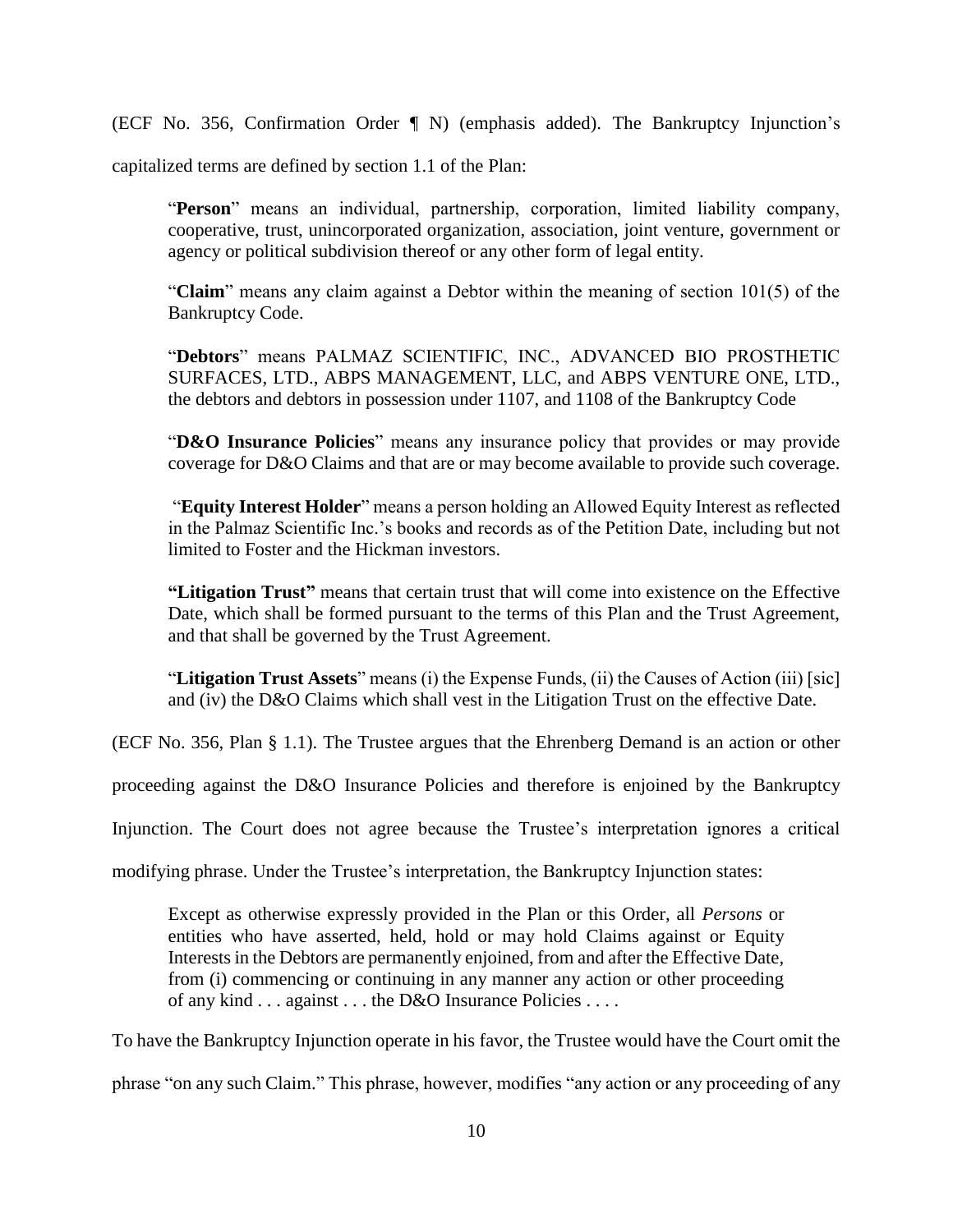kind" thereby limiting the actions or proceedings being enjoined to actions or proceedings based on claims against the Debtor. Because the modifying nature of the phrase imposes a limitation as to the types of actions or proceedings being enjoined, the Court refrains from agreeing with the Trustee's interpretation.

The Ehrenberg Plaintiffs argue that the Bankruptcy Injunction only applies to actions or proceedings based on claims against the Debtor and because their claims are against Dr. Palmaz and Mr. Solomon individually, the Ehrenberg Demand is not enjoined by the Bankruptcy Injunction. The Court agrees. By its express terms, the Bankruptcy Injunction enjoins "commencing or continuing in any manner any action or other proceeding of any kind on any *such Claim* against the Debtors, the Reorganized Debtors, the Litigation Trust, the Litigation Trustee, Litigation Trust Assets, or the D&O Insurance Policies . . . ." (ECF No. 356, Confirmation Order ¶ N) (emphasis added). The Plan defines "Claim" as a "claim against a *Debtor* within the meaning of section 101(5) of the Bankruptcy Code." (ECF No. 356, Plan § 1.1) (emphasis added). Moreover, the term "Claim" is modified by the term "such" signifying that the term has been previously mentioned thereby narrowing the meaning of the term "Claim." Immediately preceding this phrase, the term "Claim" is used to identify to whom the Bankruptcy Injunction applies: "[A]ll Persons or entities who have asserted, held, hold or may hold *Claims against* or Equity Interests in *the Debtors*[.]" (ECF No. 356, Confirmation Order ¶ N) (emphasis added). Thus, "such Claims" refers to Claims belonging to "all Persons or entities who have asserted, held, hold or may hold Claims against . . . the Debtors." Read as a whole, the Bankruptcy Injunction applies to actions or proceedings based on claims against the Debtor.

The Court agrees with the Ehrenberg Plaintiffs inasmuch that the Bankruptcy Injunction does not enjoin their claims because the Ehrenberg Demand is not based on a claim against the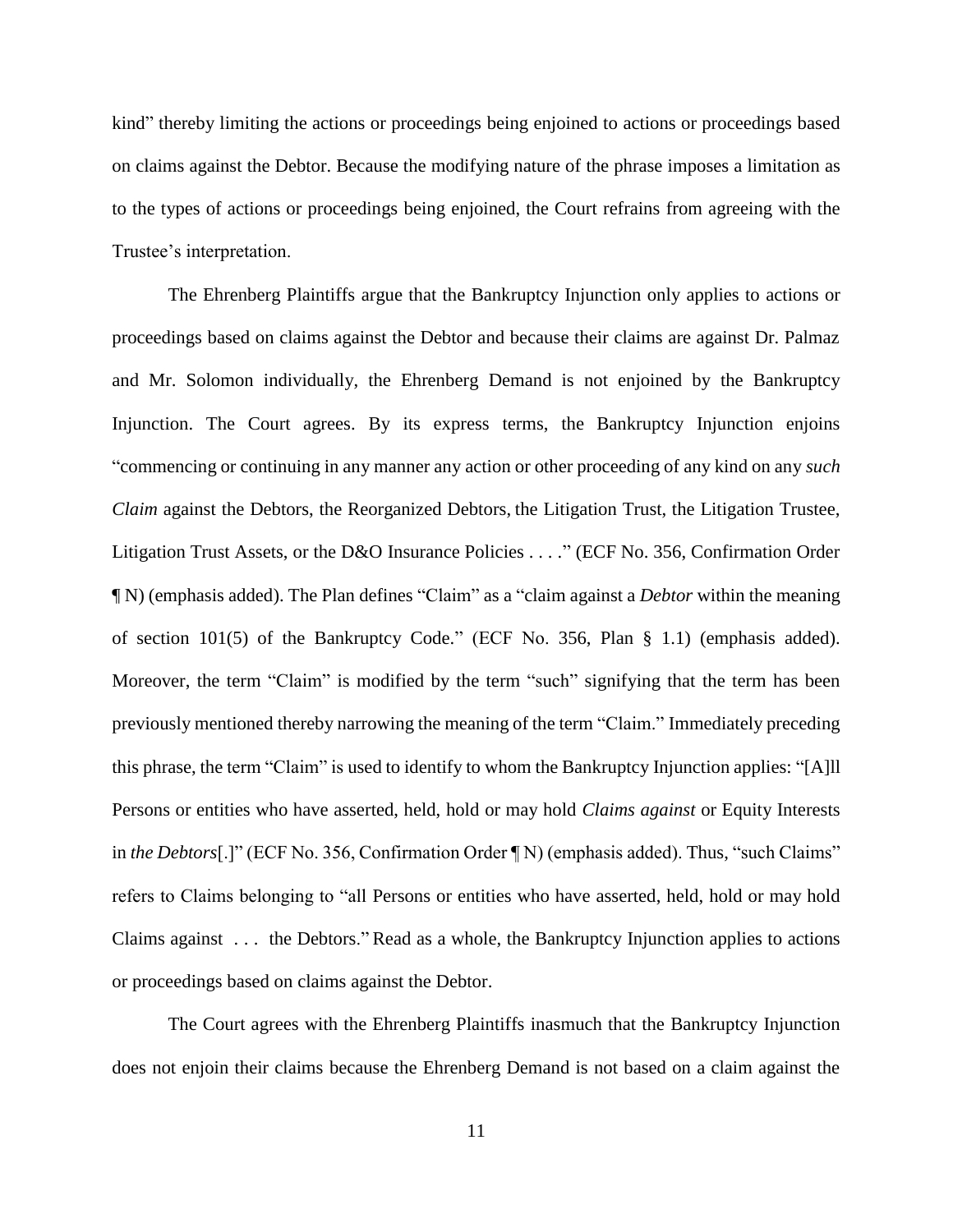Debtor but rather, a claim against Dr. Palmaz and Mr. Solomon individually. Nonetheless, the Court finds that such a finding does not permit Admiral to fund the Ehrenberg Demand. The Bankruptcy Injunction is a function of section  $524(a)$  which operates to "ensure[] that a discharge [received under section 1141] will be completely effective" by enjoining "the commencement or continuation of an action or the employment of process to collect or recover a debt as a personal liability of the [D]ebtors. Thus, it protects the [D]ebtors from a subsequent suit in a state court, or any other act to collect, *by a creditor whose claim had been discharged in the title 11 case*." 1 **COLLIER ON BANKR.** ¶ 524.02, at 524-19 (Alan N. Resnick & Henry J. Sommer eds., 16th ed. 2017) (emphasis added). Despite the plain language of the Bankruptcy Injunction, the Ehrenberg Demand would not be subject to the Bankruptcy Injunction because it is not based on a claim that was part of the bankruptcy case. Accordingly, the Court finds that the question of whether the Ehrenberg Demand violates the Bankruptcy Injunction is not the proper question for determining whether or not the Ehrenberg Demand can be satisfied by the D&O Insurance Policy Proceeds.

## **2. The Litigation Trust**

 $\overline{a}$ 

The Trustee argues that the allowing Admiral to pay the Ehrenberg Demand interferes with the Litigation Trustee's right to control the D&O Insurance Recoveries. The Court agrees.

It is not uncommon for a plan of reorganization to contain provisions that transfer assets to a litigation trust. 1 **COLLIER ON BANKR.** § 21.15[3], at 21-195. Litigation trusts are not expressly addressed in the Bankruptcy Code, but a plan proponent may rely on §§  $1123(a)(5)^7$  and  $1123(b)(6)<sup>8</sup>$  of the Bankruptcy Code to establish such a trust as a means to implement a plan so long as it the terms of the trust are not inconsistent with other provisions of the Bankruptcy Code.

<sup>7</sup> Section 1123(a)(5) requires a chapter 11 plan to provide adequate means for a plan's implementation. 11 U.S.C.A § 1123(a)(5).

<sup>8</sup> Section 1123(b)(6) allows a chapter 11 plan to "include any other appropriate provision not inconsistent with the applicable provisions" under title 11. 11 U.S.C.A § 1123(b)(6).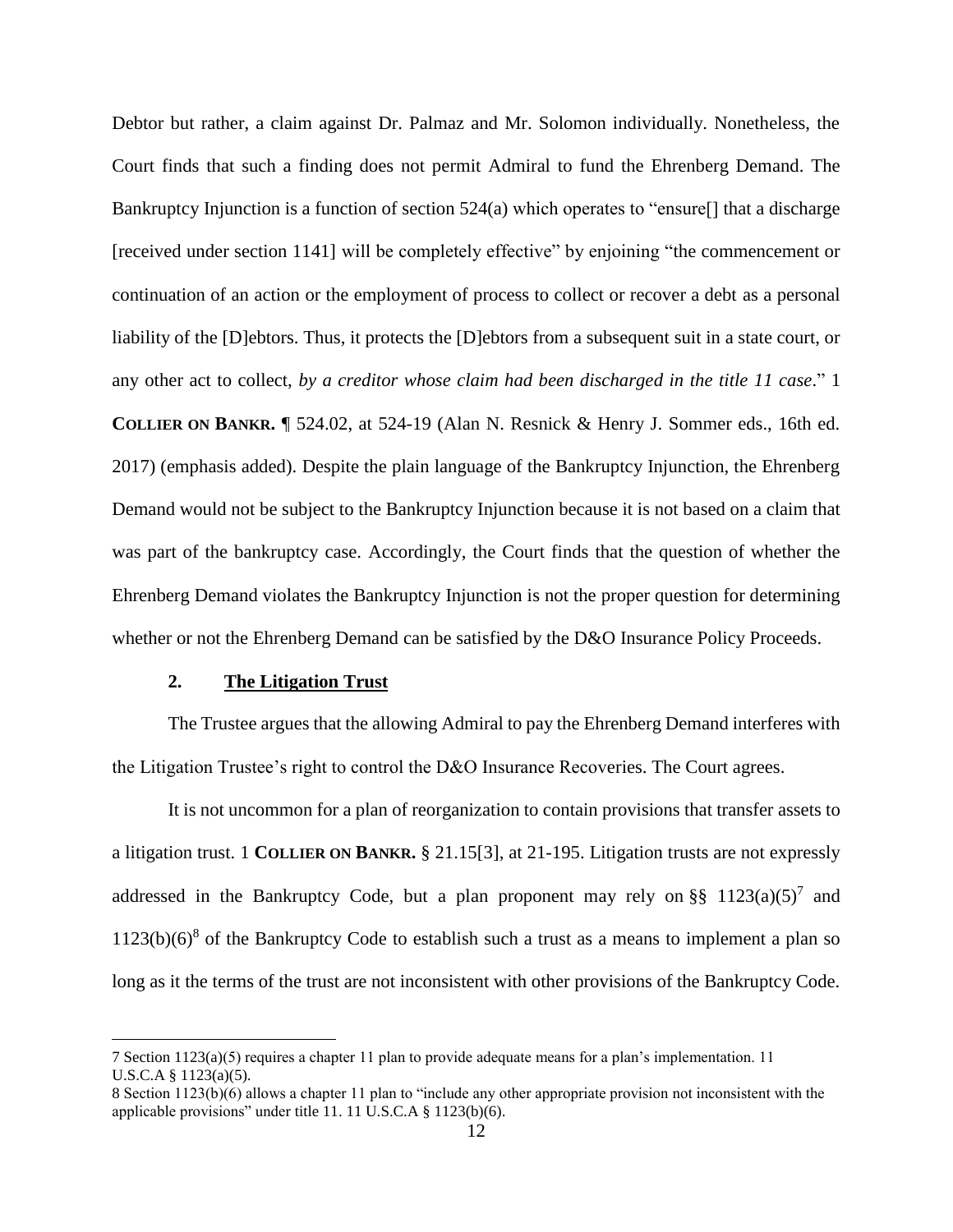*Id.* Here, as a means of implementing the Plan, the Debtors established the Litigation Trust for the purpose of "liquidating and distributing its assets to the Litigation Trust Beneficiaries (who are holders of Classes 5 Equity Interests which are or may be Allowed)[.]" (ECF No. 356, Plan § 6.6(e)). Specifically, the Litigation Trustee is charged to:

(i) collect and reduce the assets of the Litigation Trust to Cash, (ii) *prosecute, settle or otherwise administer the Litigation Trust Assets,* [sic] (ii) make distributions to the beneficiaries of the Litigation Trust in accordance with the terms of this Plan and the Trust Agreement and (iv) take all such other actions as may be reasonably necessary to accomplish the purposes of this section 6.6 of the Plan, as more specifically set forth in the Trust Agreement.

(*Id.*) The Litigation Trust Assets consist of i) the Expense Funds, (ii) the Causes of Action (iii)

[sic] and (iv) the D&O Claims which shall vest in the Litigation Trust on the effective Date. D&O

Claims are

*any and all claims and causes of action* arising from any act or omission, including, but not limited to misconduct, misfeasance, malfeasance, breach of fiduciary duty, breach of duty of loyalty, breach of duty of care, breach of duty of obedience, negligence, gross negligence, fraud or any other intentional tort, and any civil conspiracy or civil RICO claims for such misconduct *against any current or former officer or director resulting in damage to the Debtors*.

(ECF No. 356, Plan § 1.1) (emphasis added). As this Court previously found, the Ehrenberg

Plaintiffs' claims are direct claims and not D&O Claims. (ECF No. 485, p. 15).

In addition to transferring the Litigation Trust Assets into the Litigation Trust, the Plan

vests the right to control the D&O Claims and all D&O Insurance Recoveries in the Litigation

Trust:

The right to control the D&O Claims and *all* D&O Insurance Recoveries, including negotiations relating thereto and settlements thereof, shall be vested in the Litigation Trust on and after the Effective Date.

(ECF No. 356, Plan § 6.6(d)) (emphasis added). "D&O Insurance Recovery(ies)" means

(a) *the right to pursue and receive the benefits and/or proceeds of the D&O Insurance Policies*; and (b) the right to pursue and receive recovery from or as a result of any D&O Claims, including but not limited to consequential, contractual,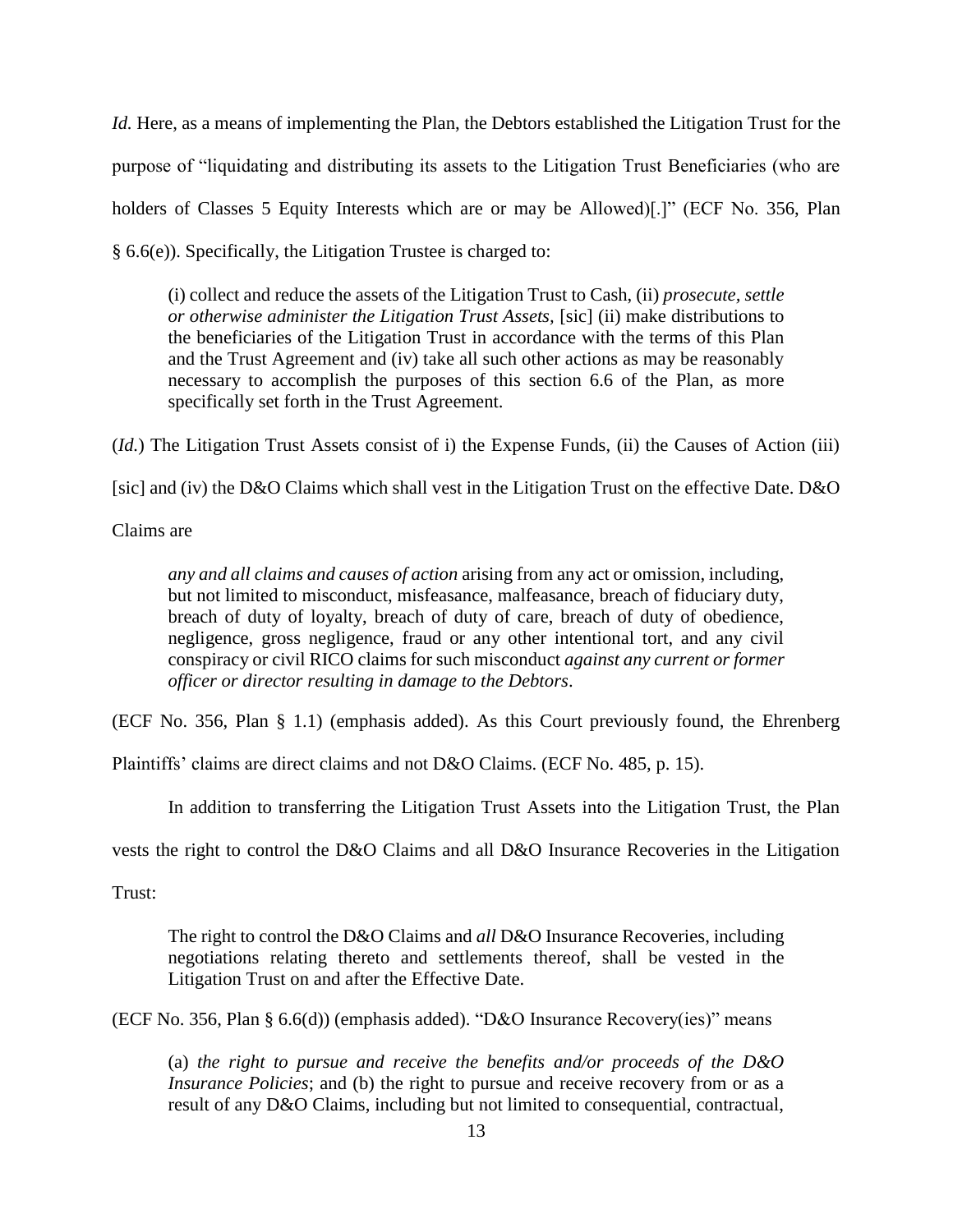extracontractual and/or statutory damages, or other proceeds, distributions, awards or benefits; and (c) the right to pursue and receive any other recovery related to the D&O Claims.

(*Id.* at § 1.1) (emphasis added). "D&O Insurance Policies" broadly encompass "any insurance policy that provides or may provide coverage for D&O Claims and that are or may become available to provide such coverage." (*Id.*) The parties do not dispute that the Ehrenberg Demand is seeking payment from a D&O Insurance Policy—the Admiral Policy.

The Ehrenberg Plaintiffs argue that the Trustee's right to control all D&O Insurance Recoveries is limited to the extent that such negotiations and settlements relate to D&O Claims because the term "D&O Insurance Recoveries" is limited to insurance covering the D&O Claims. The Court disagrees. The express language of the Plan imposes no such limitation. Under the terms of the Plan, the Trustee has the right to control *all* D&O Insurance Recoveries. (*Id.* at § 6.6(d)) (emphasis added). D&O Insurance Recoveries are comprised of three rights, two of which are limited to recoveries under D&O Claims and one which entitles the Trustee "the right to pursue and receive the benefits and/or proceeds of the D&O Insurance Policies" without a limitation as to the type of claim being pursued. (*Id.* at § 1.1). Moreover, such limitation is not imposed by the definition of D&O Insurance Policies as the term is broadly defined to include any insurance policy that provides or contemplates providing coverage for D&O Claims. (*Id.*). Because the litigation trust vests "control . . . all D&O Insurance Recoveries, including negotiations relating thereto and settlements thereof" in the Trustee and such right is not limited by the type of claim being pursued, the Court finds that the Ehrenberg Demand violates the terms of the Plan.

The Ehrenberg Plaintiffs cite to a line of cases purportedly holding that even where insurance policies themselves are property of the estate, non-debtor insureds have a right equal to the debtor to the benefits provided by such policies. The Court finds these cases to be factually distinguishable as none of these cases involve plan provisions similar to those before the Court.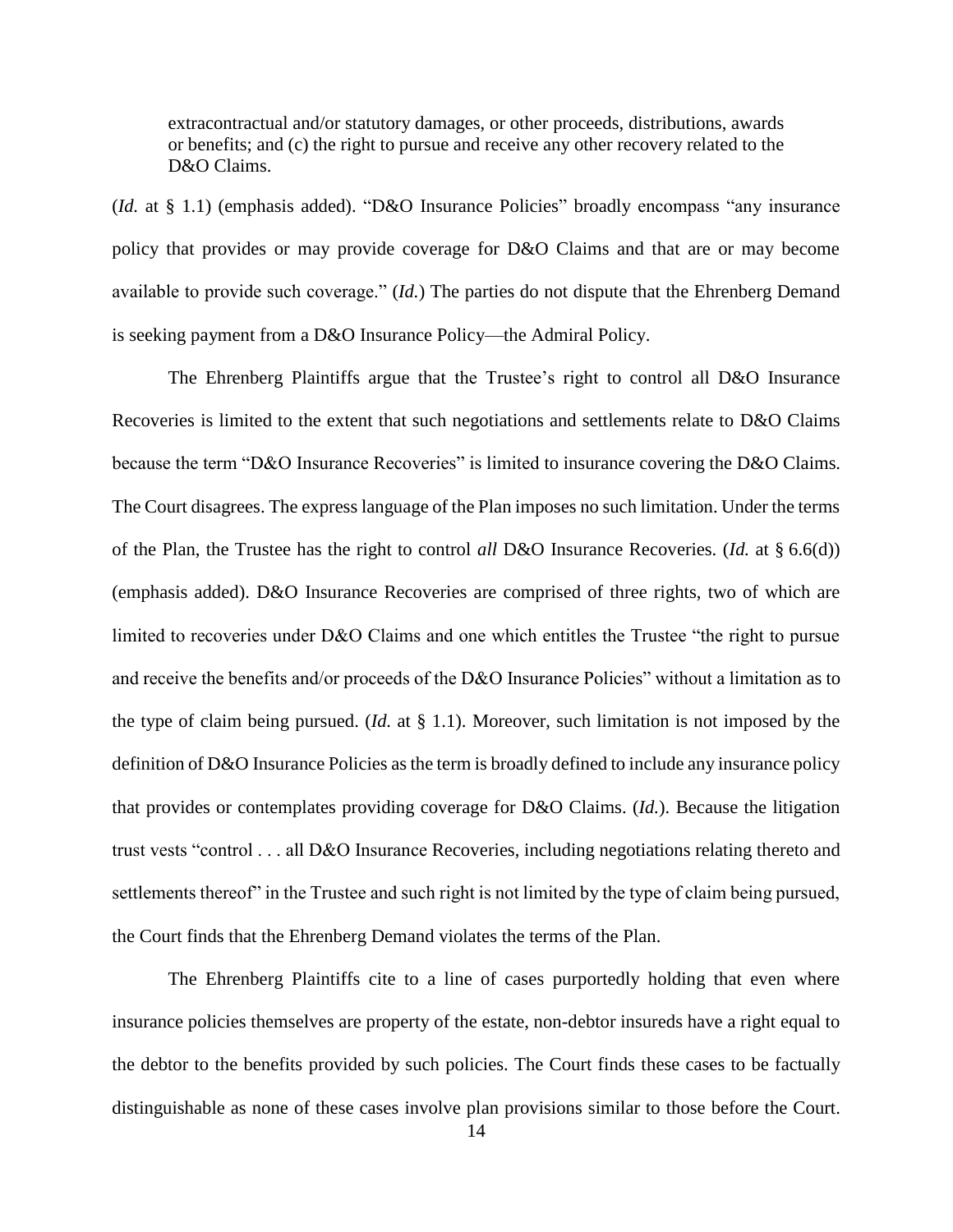*See In re MF Global Holdings, Ltd.***,** 469 B.R. 177, 192 (Bankr. S.D.N.Y. 2012); *In re Global Crossing Securities and ERISA Litig.***,** 225 F.R.D. 436, 463 (S.D.N.Y 2004); *In re Adelphia Comm'n Corp.*, 298 B.R. 49, 52–54 (S.D.N.Y. 2003); *In re Daisy Sys. Sec. Litig.***,** 132 B.R. 752, 755 (N.D. Cal. 1991). Also, two of these cases involve solely the right to use insurance proceeds to advance costs of defense—an issue not before the Court. *In re MF Global Holdings, Ltd.***,** 469 B.R. at 192; *In re Adelphia Comm'n Corp.*, 298 B.R. at 52–54.

The Ehrenberg Plaintiffs also cite a number of cases where courts denied a litigation trustee's attempt to prevent individual shareholders from settling lawsuits against former directors and officers of a debtor. In addition to not being jurisdictionally binding on this Court, the Court finds that the Ehrenberg Plaintiffs' reliance on these cases is misplaced. In each case, the courts found that the trustee had failed to set forth a legal basis for why a trustee's claim to the D&O insurance proceeds held a higher priority than the contending party. *Boles v. Turner (In re Enivid),*  364 B.R. 139, 157 (Bankr. D. Mass. 2007) ("[The plan trustees] have not advanced a legitimate reason why their claims against the directors and officers of enivid and Sabine should be elevated to a higher priority than the claims of the [s]hareholder [p]laintiffs, which would be the effect of injunctive relief."); *Reliance Acceptance Grp., Inc. et al v. Levin et al (In re Reliance Acceptance Grp.)*, 235 B.R. 548, 561 (D. Del. 1999) ("The difficulty the [d]ebtors have had is in identifying a right to the relief; that is, they have been unable to identify a legal principle that stands for the proposition that the [e]state's claims for relief should take precedence over the [s]hareholder's claims."); *Ochs v Lipson et al (In re First Cent. Fin. Corp.)*, 238 B.R. 9, 21 (Bankr. E.D.N.Y. 1999) ("Although debtor liability policies have been shielded from third party suits that threaten to deplete estate assets, the [t]rustee has not pointed to a case, nor are we aware of one, in which a court has protected D&O policy proceeds so as to facilitate a prioritization in favor of a trustee or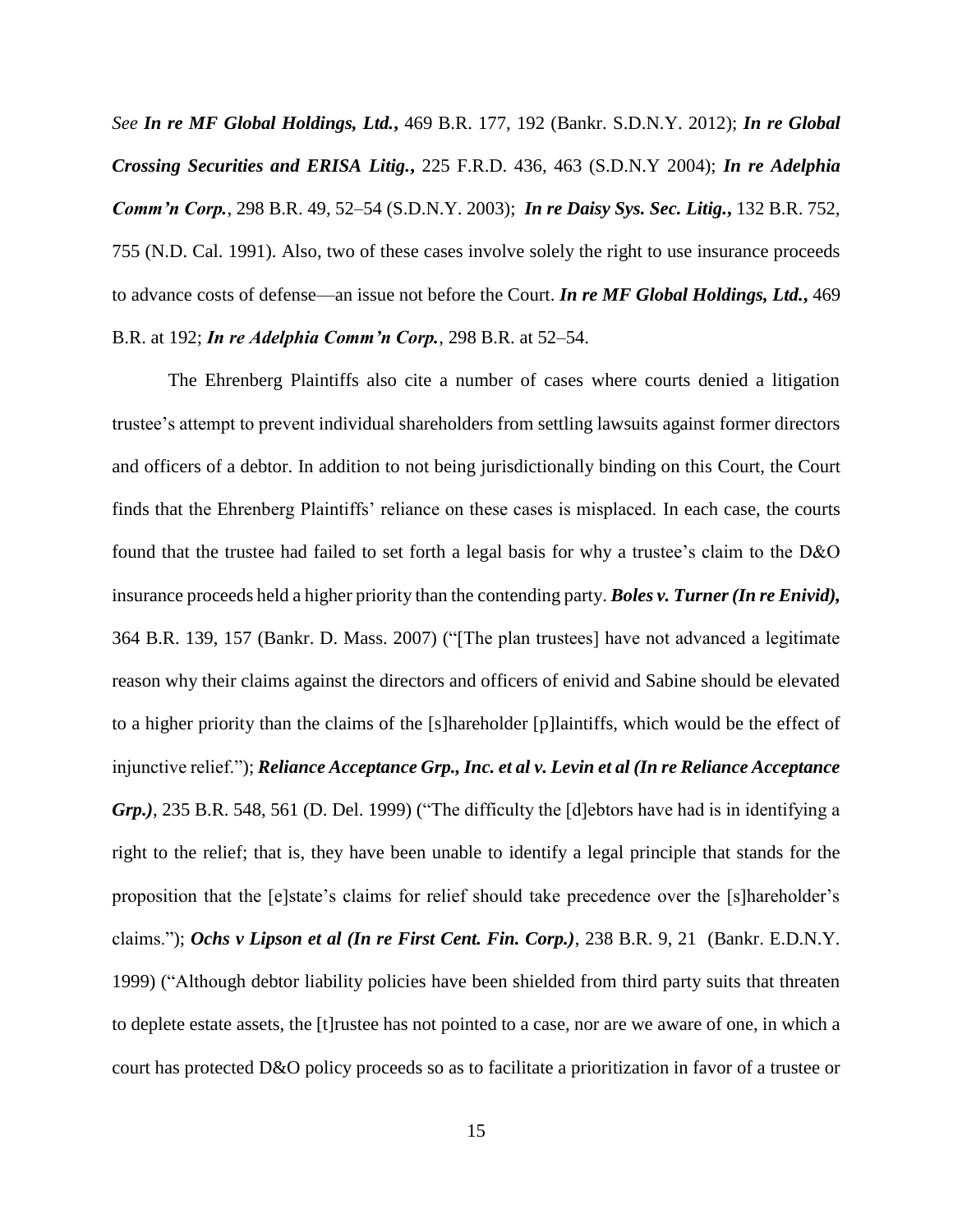debtor in possession to such funds."); *In re CHS Electronics, Inc.* 261 B.R. 538, 544 (Bankr. S.D. Fl. 2001) ("Unfortunately, [the chapter 7 trustee] does not cite to, and this [c]ourt is unaware of, any bankruptcy Code provision or case law that would give a bankruptcy trustee any different status than a non-bankruptcy plaintiff with an unliquidated claim against third-parties which may be covered by insurance proceeds about to be used to settle or satisfy a judgment entered in favor of other plaintiffs."). Here, the Trustee has presented to the court such a basis—the Plan provisions granting the Trustee the right to control the D&O Insurance Recoveries.

Lastly, the Ehrenberg Plaintiffs cite to *Collins v. Sydow (In re NC12, Inc.)*, for the proposition that a bankruptcy estate's recovery under directors' and officers' liability coverage will be on identical terms as other injured parties' recovery and that the estate does not have a greater interest in the proceeds than any other person suing on an indemnified claim. 478 B.R. 820, 838 (Bankr. S.D. Tex. 2012). The *Collins* court did indeed make such a statement; however, context in which the statement arose is important to understanding why the case has no bearing on this Court's decision. The issue before the *Collins* court was whether it had "related to" subject matter jurisdiction. *Id.* at 837. To make such a determination, the court had to evaluate the estate's conceivable right to the proceeds of a debtor's D&O insurance policy relative to other third parties. *Id.* In sum, the sole purpose of this assertion was to determine whether the court had related to subject matter jurisdiction and not to determine whether a trustee did or did not have a greater interest in the proceeds than another injured third party.

The *Central Financial* court observed the fact-intensive analysis required to determine which party maintains a superior right, if any, to D&O insurance policy proceeds. *In re First Cent. Fin. Corp.)*, 238 B.R. at 21 ("We might reach a different result given different facts."). The fact that the Plan provisions grant the Trustee the right to control the D&O Insurance Recoveries,